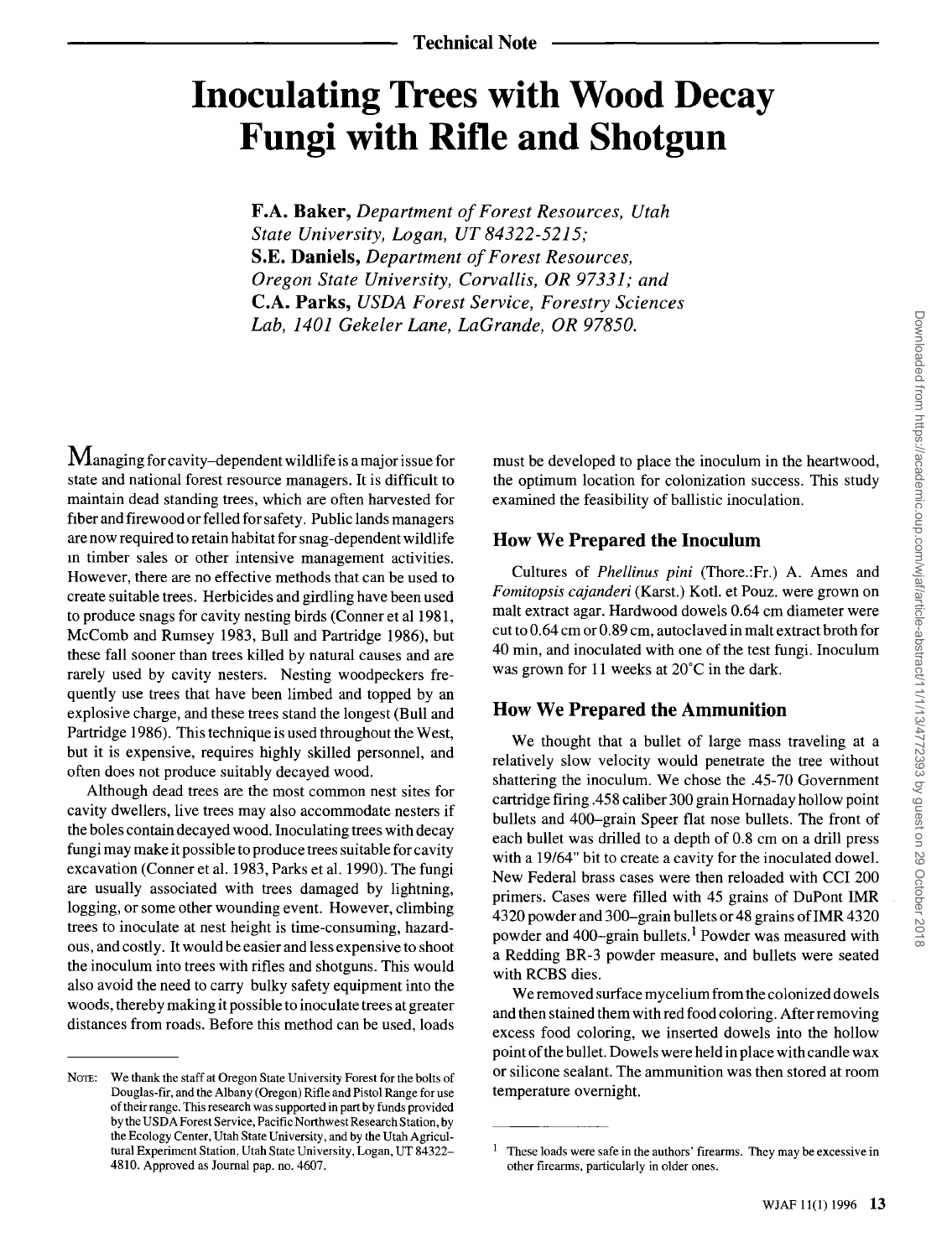**Colomzed dowels could not be •nserted effectively •nto factory-loaded 12 gauge shotgun slugs, so we cast 12 gauge slugs from pure lead using a Lyman 2654012 mold. These 475 grain hollow base slugs were then loaded into Winchester Super X cases, with Winchester 209 primers, 37.0 grains of DuPont SR 4756 powder, the basal portion of a Winchester WAA12 wad, and two 12 gauge 0.125" cards according to data in the Lyman Shotshell Handbook (Ramage 1987). We inserted sawdust stained with red food coloring into the slug and used several drops of candle wax to hold it in place. This slug was placed in the case over the wad column, and was then roll crimped (Lyman 8898902).** 

#### **Inoculating the Tree**

**Freshly cut bolts of Douglas-fir 30-40 cm in diameter were cut to 1.5m lengths the day prior to shooting. At a rifle range, these bolts were cut again to 0.3-0.5m for ease in retrieving bullets. Bolts were placed on end, and 2-3 rounds of ammunition were fired into each. Test firearms were a lever action Model 1886 Winchester in .45-70 Government, and a Holiday Birdwing 12 gauge semiautomatic shotgun. We used an Oehler Model 43 chronograph to measure velocity of the loads and to measure chamber pressure for the shotgun loads.** 

## **Evaluation of Inoculation**

**After shooting, each bolt was split to expose the bullet path. Depth of penetration, including bark, was measured for each direct hit. We also determined whether each bullet reached the heartwood. Cultures were made from the largest pieces of stained wood recovered onto either Kuhlman's medium (Kuhlman and Hendrix 1966) or 2% malt extract agar. Inoculum fragments large enough were flamed. Subcultures were made as necessary.** 

**Both P. pini and F. cajanderi were recovered from two randomly selected unfired rounds of ammunition loaded with each fungus, although contaminant fungi were present in three of eight plates. After firing into the bole sections, P. pini was recovered from 7 of 19 (37%) culture attempts, and F. cajanderi was recovered from 6 of 11 (55%) attempts (Table 1). The 400 grain bullets with an average muzzle velocity of 1439 + 38 ft/sec penetrated 8.1 cm, and all reached the heartwood. The 300 grain bullets with an average muzzle velocity of 1403 + 92 ft/sec penetrated an average of 6.1 cm.** 

**The 12 gauge slugs, with an average muzzle velocity of 1169 ft/sec, penetrated an average of 5.8 cm, and two of three** 

reached the heartwood. Abundant stained sawdust was deliv**ered to the heartwood. Peak chamber pressure from these loads was 251 PSI(M43), compared with 218 PSI(M43) from Winchester factory loads. While the 12 gauge slugs did not carry viable inoculum, the amount of sawdust in the heartwood suggests that these loads would effectively deliver inoculum.** 

## **Discussion**

**Both P. pini and F. cajanderi survived shooting into trees Survival might have exceeded our levels because it was often difficult to find relatively large pieces of inoculum for culturing. The red food coloring used to stain inoculum was assumed to be nontoxic to the fungi, but it is water soluble, and often moved from the inoculum to the adjacent tissue, making it difficult to distinguish inoculum from host tissue In a subsequent trial immersing the fungal colonized inoculum in 1% safranin O in 50% ethanol for as long as 25 min did not affect these fungi. A less mobile stain would improve inoculum recovery and is recommended for future studies. In many cases we recovered the inoculum only from the sapwood, although the damage to the sapwood caused by the**  bullet may have been sufficient to permit the decay fungi to **colonize that tissue and ultimately the adjacent heartwood** 

**The loads were sufficiently accurate to hit the bolts from a distance of 25 m. Bullets that did not hit squarely sometimes skimmed along the heartwood and expanded the area exposed to the inoculated fungus. More thorough inoculation could easily be achieved by firing 2-3 shots per tree.** 

**There was little recoil from the .45-70 Government, but the 12 gauge slugs produced substantial recoil, suggesting the need for a recoil pad. We did not detect any signs of excessive pressure during firing or when we examined the fired hulls, but the reloaded slugs produced greater chamber pressures than factory loads. It may be possible to reduce recoil by reducing the powder in this load.** 

**There were two misfires when we tested the .45-70 Government loads, which were probably due to relatively light loads in relation to the weight of the bullet, and to the lack of a crimp on the case to hold the bullet tightly. Reduced loads require a heavy crimp to hold the bullet tightly enough to completely burn the powder, thereby creating enough pressure to propel the bullet.** 

**All of the 400-grain .45-70 Government loads reached the heartwood, and viable inoculum was recovered from about half the inoculations. More of the bullets may actually have** 

|  | Table 1. Penetration and recovery of fungal inoculum carried in .45–70 bullets shot into Douglas-fir bolts. See text for load data. |
|--|-------------------------------------------------------------------------------------------------------------------------------------|
|--|-------------------------------------------------------------------------------------------------------------------------------------|

| Bullet weight (gr)     | <b>Fungus</b> | Penetration depth (cm) | Penetration to heartwood | Fungus recovered |
|------------------------|---------------|------------------------|--------------------------|------------------|
|                        | None          | 5.8                    | 1/4                      | 0/4              |
| 300                    | P. pini       | 5.8                    | 5/11                     | 3/9              |
|                        | F. cajanderi  | 6.3                    | 6/14                     | 3/6              |
| None<br>P. pini<br>400 |               | 5.6                    | 1/2                      | 0/2              |
|                        |               | 7.9                    | 10/10                    | 4/10             |
|                        | F. cajanderi  | 8.4                    | 9/9                      | 3/5              |